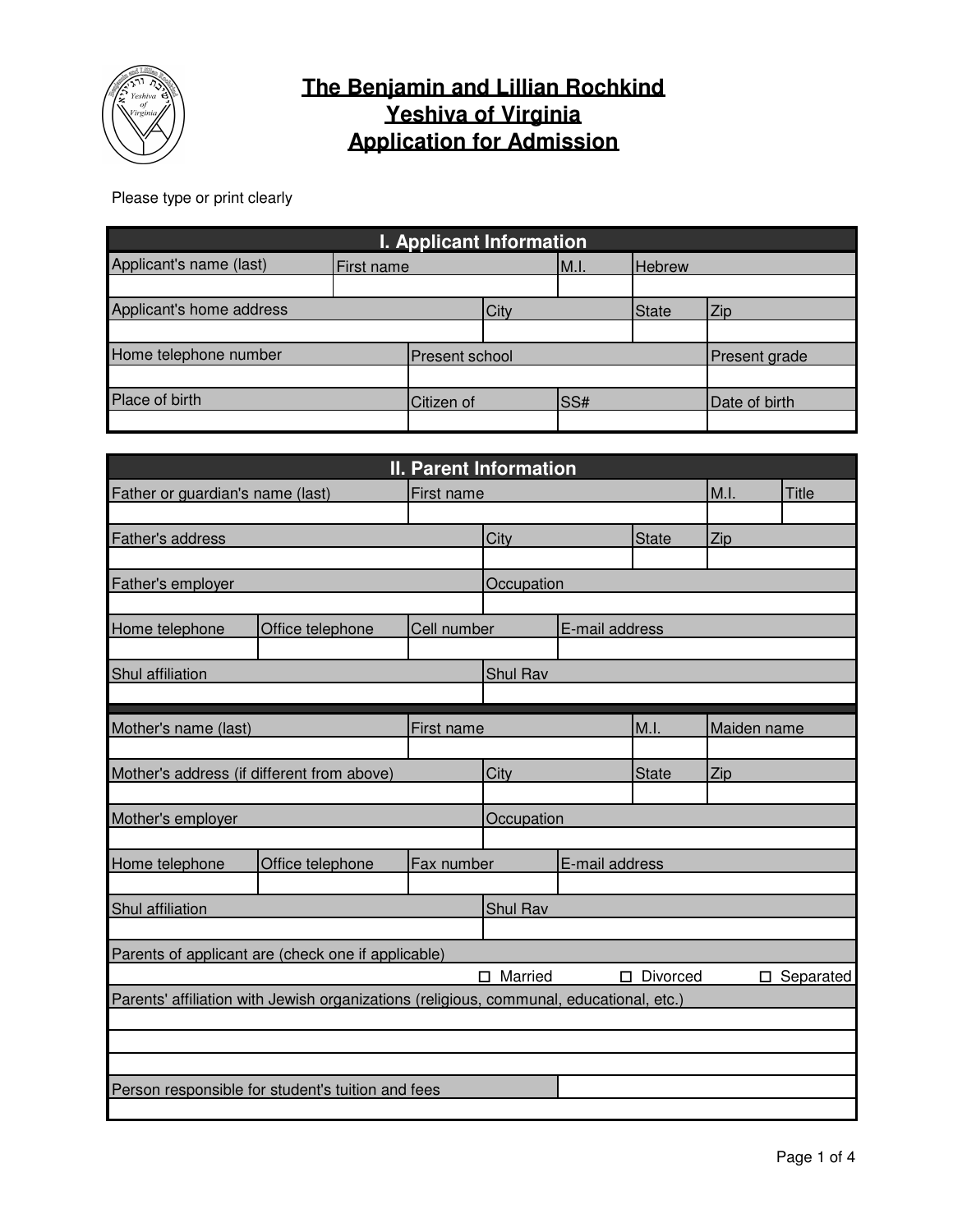| <b>III. Siblings</b> |        |     |       |  |  |  |  |
|----------------------|--------|-----|-------|--|--|--|--|
| Name                 | School | Aae | Grade |  |  |  |  |
|                      |        |     |       |  |  |  |  |
|                      |        |     |       |  |  |  |  |
|                      |        |     |       |  |  |  |  |
|                      |        |     |       |  |  |  |  |
|                      |        |     |       |  |  |  |  |
|                      |        |     |       |  |  |  |  |
|                      |        |     |       |  |  |  |  |
|                      |        |     |       |  |  |  |  |

| <b>IV. Educational Data</b>                                             |                        |                                                        |                  |  |  |  |  |
|-------------------------------------------------------------------------|------------------------|--------------------------------------------------------|------------------|--|--|--|--|
| List chronologically the last three schools that the applicant attended |                        |                                                        |                  |  |  |  |  |
| Name of School                                                          | City/State             | Dates attended                                         | Grades completed |  |  |  |  |
|                                                                         |                        |                                                        |                  |  |  |  |  |
|                                                                         |                        |                                                        |                  |  |  |  |  |
|                                                                         |                        |                                                        |                  |  |  |  |  |
|                                                                         |                        | Describe the courses the applicant is taking this year |                  |  |  |  |  |
|                                                                         |                        | Limudai Kodesh                                         |                  |  |  |  |  |
|                                                                         |                        |                                                        |                  |  |  |  |  |
|                                                                         |                        |                                                        |                  |  |  |  |  |
|                                                                         |                        |                                                        |                  |  |  |  |  |
|                                                                         |                        |                                                        |                  |  |  |  |  |
|                                                                         |                        |                                                        |                  |  |  |  |  |
|                                                                         |                        |                                                        |                  |  |  |  |  |
|                                                                         |                        |                                                        |                  |  |  |  |  |
|                                                                         |                        |                                                        |                  |  |  |  |  |
|                                                                         |                        |                                                        |                  |  |  |  |  |
|                                                                         | <b>General Studies</b> |                                                        |                  |  |  |  |  |
|                                                                         |                        |                                                        |                  |  |  |  |  |
|                                                                         |                        |                                                        |                  |  |  |  |  |
|                                                                         |                        |                                                        |                  |  |  |  |  |
|                                                                         |                        |                                                        |                  |  |  |  |  |
|                                                                         |                        |                                                        |                  |  |  |  |  |
|                                                                         |                        |                                                        |                  |  |  |  |  |
|                                                                         |                        |                                                        |                  |  |  |  |  |
|                                                                         |                        |                                                        |                  |  |  |  |  |
|                                                                         |                        |                                                        |                  |  |  |  |  |
|                                                                         |                        |                                                        |                  |  |  |  |  |
|                                                                         |                        |                                                        |                  |  |  |  |  |
|                                                                         |                        |                                                        |                  |  |  |  |  |
|                                                                         |                        |                                                        |                  |  |  |  |  |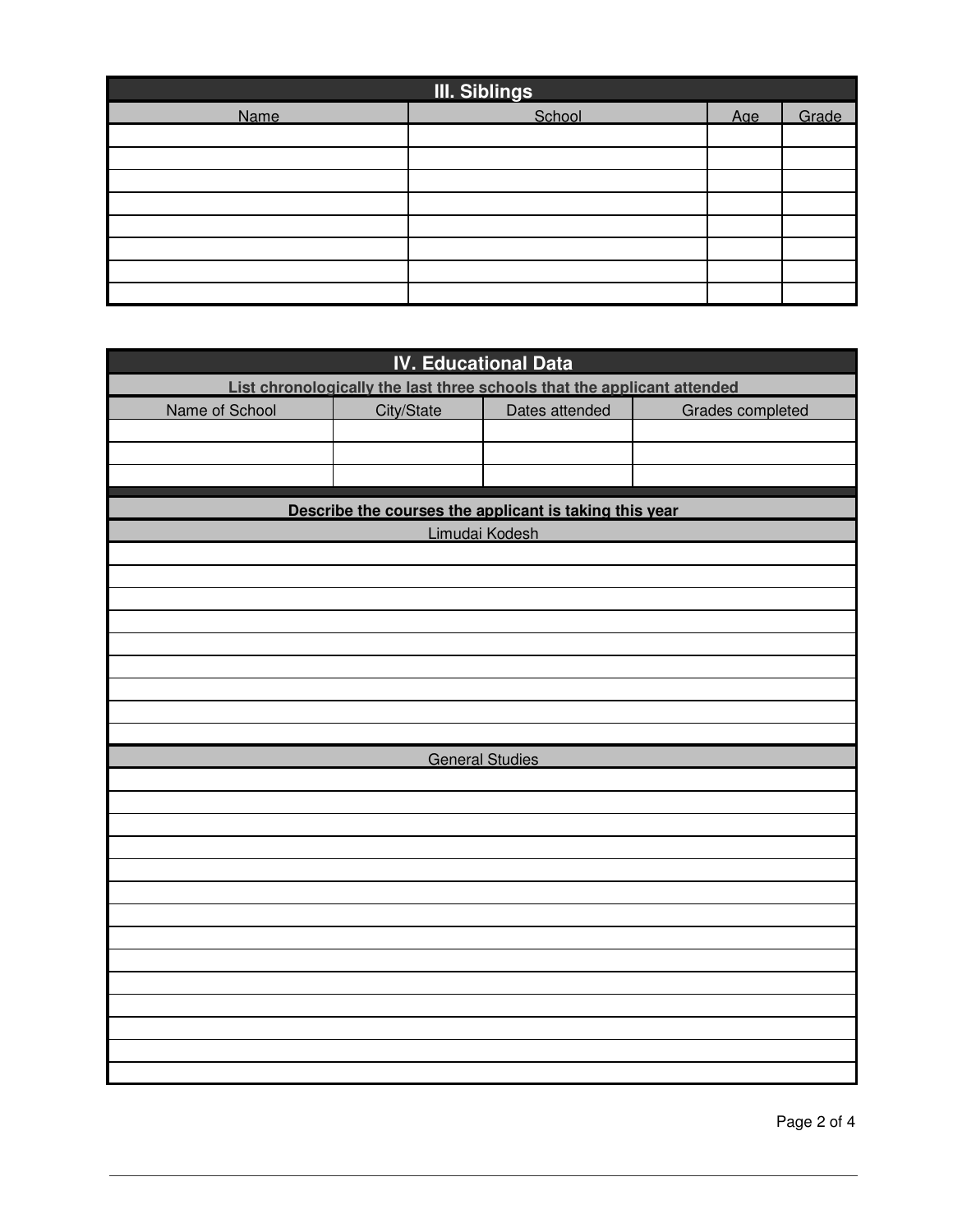| V. Educational Data (continued from page 2)                                        |      |              |      |  |  |  |  |
|------------------------------------------------------------------------------------|------|--------------|------|--|--|--|--|
| List any summer camps that the applicant has attended (if applicable)              |      |              |      |  |  |  |  |
| Name                                                                               | City |              | Date |  |  |  |  |
|                                                                                    |      |              |      |  |  |  |  |
|                                                                                    |      |              |      |  |  |  |  |
|                                                                                    |      |              |      |  |  |  |  |
| List the applicant's participation in organizations and extracurricular activities |      |              |      |  |  |  |  |
| Organization/activity                                                              |      | <b>Dates</b> |      |  |  |  |  |
|                                                                                    |      |              |      |  |  |  |  |
|                                                                                    |      |              |      |  |  |  |  |
|                                                                                    |      |              |      |  |  |  |  |
|                                                                                    |      |              |      |  |  |  |  |
|                                                                                    |      |              |      |  |  |  |  |
|                                                                                    |      |              |      |  |  |  |  |
| List any awards or prizes the applicant has received                               |      |              |      |  |  |  |  |
|                                                                                    |      |              |      |  |  |  |  |
|                                                                                    |      |              |      |  |  |  |  |
|                                                                                    |      |              |      |  |  |  |  |
|                                                                                    |      |              |      |  |  |  |  |
|                                                                                    |      |              |      |  |  |  |  |

| <b>VI. References</b> |                        |                   |                        |  |                        |  |  |
|-----------------------|------------------------|-------------------|------------------------|--|------------------------|--|--|
|                       | School principal       |                   |                        |  | Rav                    |  |  |
| <b>Name</b>           |                        |                   | Name                   |  |                        |  |  |
| School                |                        |                   | Shul                   |  |                        |  |  |
| Phone                 |                        |                   | Phone                  |  |                        |  |  |
|                       | Additional reference 1 |                   | Additional reference 2 |  | Additional reference 3 |  |  |
| Name                  |                        |                   |                        |  |                        |  |  |
| Phone                 |                        |                   |                        |  |                        |  |  |
| Relation              |                        |                   |                        |  |                        |  |  |
|                       |                        | Comments (if any) |                        |  |                        |  |  |
|                       |                        |                   |                        |  |                        |  |  |
|                       |                        |                   |                        |  |                        |  |  |
|                       |                        |                   |                        |  |                        |  |  |
|                       |                        |                   |                        |  |                        |  |  |
|                       |                        |                   |                        |  |                        |  |  |
|                       |                        |                   |                        |  |                        |  |  |
|                       |                        |                   |                        |  |                        |  |  |
|                       |                        |                   |                        |  |                        |  |  |
|                       |                        |                   |                        |  |                        |  |  |
|                       |                        |                   |                        |  |                        |  |  |
|                       |                        |                   |                        |  |                        |  |  |
|                       |                        |                   |                        |  |                        |  |  |